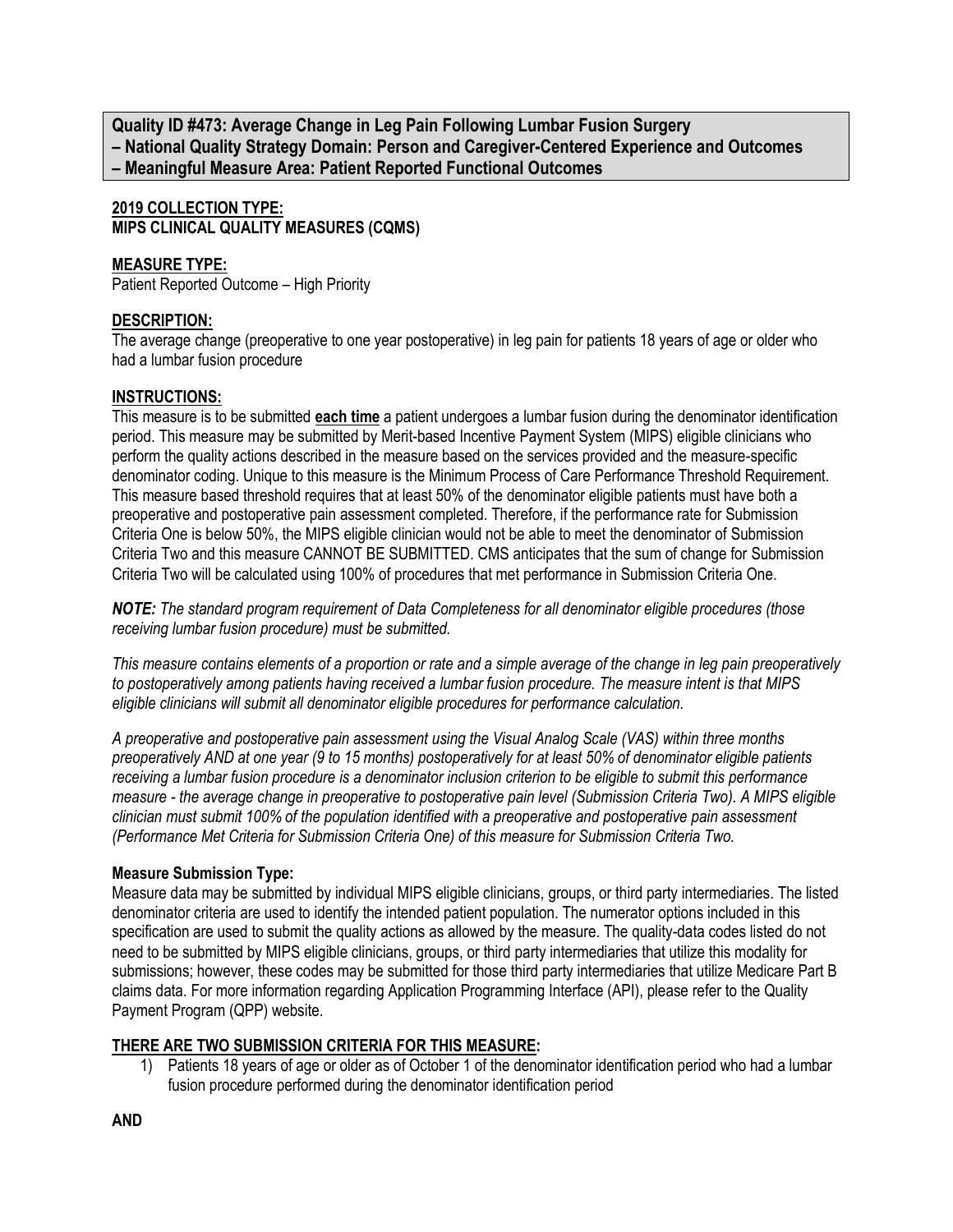2) Average change (preoperative to one year postoperative) in leg pain for all eligible patients 18 years of age or older as of October 1 of the denominator identification period who had a lumbar fusion procedure performed during the denominator identification period and whose leg pain was measured by the Visual Analog Scale (VAS) within three months preoperatively and at one year (9 to 15 months) postoperatively

## **SUBMISSION CRITERIA 1: PATIENTS 18 YEARS OF AGE OR OLDER AS OF OCTOBER 1 OF THE DENOMINATOR IDENTIFICATION PERIOD WHO HAD A LUMBAR FUSION PROCEDURE PERFORMED DURING THE DENOMINATOR IDENTIFICATION PERIOD**

#### **DENOMINATOR (SUBMISSION CRITERIA 1):**

Patients 18 years of age or older as of October 1 of the denominator identification period who had a lumbar fusion procedure performed during the denominator identification period

#### **Definition:**

**Denominator Identification Period** - The twelve month period in which eligible patients have a procedure. This allows for enough time for a follow-up assessment to occur during the performance period. The denominator identification period includes dates of procedure 10/1/2017 to 9/30/2018.

# **Denominator Exclusions:**

**Patients with a diagnosis of lumbar spine region cancer at the time of the procedure-** the following codes would be sufficient to define the **Denominator Exclusion (M1051)** of lumbar spine region cancer-C41.2, C41.4, C79.51, C79.52, D16.6, D16.8, D48.0, D49.2

**Patients with a diagnosis of lumbar spine region fracture at the time of the procedure-** the following codes would be sufficient to define the **Denominator Exclusion (M1051)** of lumbar spine region fracture-M48.44XA, M48.45XA, M48.46XA, M48.47XA, M48.48XA, M48.54XA, M48.55XA, M48.56XA, M48.57XA, M48.58XA, S22.060A, S22.060B, S22.061A, S22.061B, S22.062A, S22.062B, S22.068A, S22.068B, S22.069A, S22.069B, S22.070A, S22.070B, S22.071A, S22.071B, S22.072A, S22.072B, S22.078A, S22.078B, S22.079A, S22.079B, S22.080A, S22.080B, S22.081A, S22.081B, S22.082A, S22.082B, S22.088A, S22.088B, S22.089A, S22.089B, S24.103A, S24.104A, S24.113A, S24.114A, S24.133A, S24.134A, S24.143A, S24.144A, S24.153A, S24.154A, S32.000A, S32.000B, S32.001A, S32.001B, S32.002A, S32.002B, S32.008A, S32.008B, S32.009A, S32.009B, S32.010A, S32.010B, S32.011A, S32.011B, S32.012A, S32.012B, S32.018A, S32.018B, S32.019A, S32.019B, S32.020A, S32.020B, S32.021A, S32.021B, S32.022A, S32.022B, S32.028A, S32.028B, S32.029A, S32.029B, S32.030A, S32.030B, S32.031A, S32.031B, S32.032A, S32.032B, S32.038A, S32.038B, S32.039A, S32.039B, S32.040A, S32.040B, S32.041A, S32.041B, S32.042A, S32.042B, S32.048A, S32.048B, S32.049A, S32.049B, S32.050A, S32.050B, S32.051A, S32.051B, S32.052A, S32.052B, S32.058A, S32.058B, S32.059A, S32.059B, S32.10XA, S32.10XB, S32.110A, S32.110B, S32.111A, S32.111B, S32.112A, S32.112B, S32.119A, S32.119B, S32.120A, S32.120B, S32.121A, S32.121B, S32.122A, S32.122B, S32.129A, S32.129B, S32.130A, S32.130B, S32.131A, S32.131B, S32.132A, S32.132B, S32.139A, S32.139B, S32.14XA, S32.14XB, S32.15XA, S32.15XB, S32.16XA, S32.16XB, S32.17XA, S32.17XB, S32.19XA, S32.19XB, S32.2XXA, S32.2XXB, S32.9XXA, S32.9XXB, S34.101A, S34.102A, S34.103A, S34.104A, S34.105A, S34.109A, S34.111A, S34.112A, S34.113A, S34.114A, S34.115A, S34.119A, S34.121A, S34.122A, S34.123A, S34.124A, S34.125A, S34.129A, S34.131A, S34.132A, S34.139A, S34.3XXA

**Patients with a diagnosis of lumbar spine region infection at the time of the procedure-** the following codes would be sufficient to define the **Denominator Exclusion (M1051)** of lumbar spine region infection-M46.25, M46.26, M46.27, M46.28, M46.35, M46.36, M46.37, M46.38, M46.45, M46.46, M46.47, M46.48, M46.55, M46.56, M46.57, M46.58

**Patients with a diagnosis of lumbar idiopathic or congenital scoliosis-** the following codes would be sufficient to define the **Denominator Exclusion (M1051)** of idiopathic or congenital scoliosis- M41.05, M41.06, M41.07, M41.08, M41.115, M41.116, M41.117, M41.125, M41.126, M41.127, M41.25, M41.26, M41.27, Q67.5, Q76.3

**Denominator Criteria (Eligible Cases) 1:**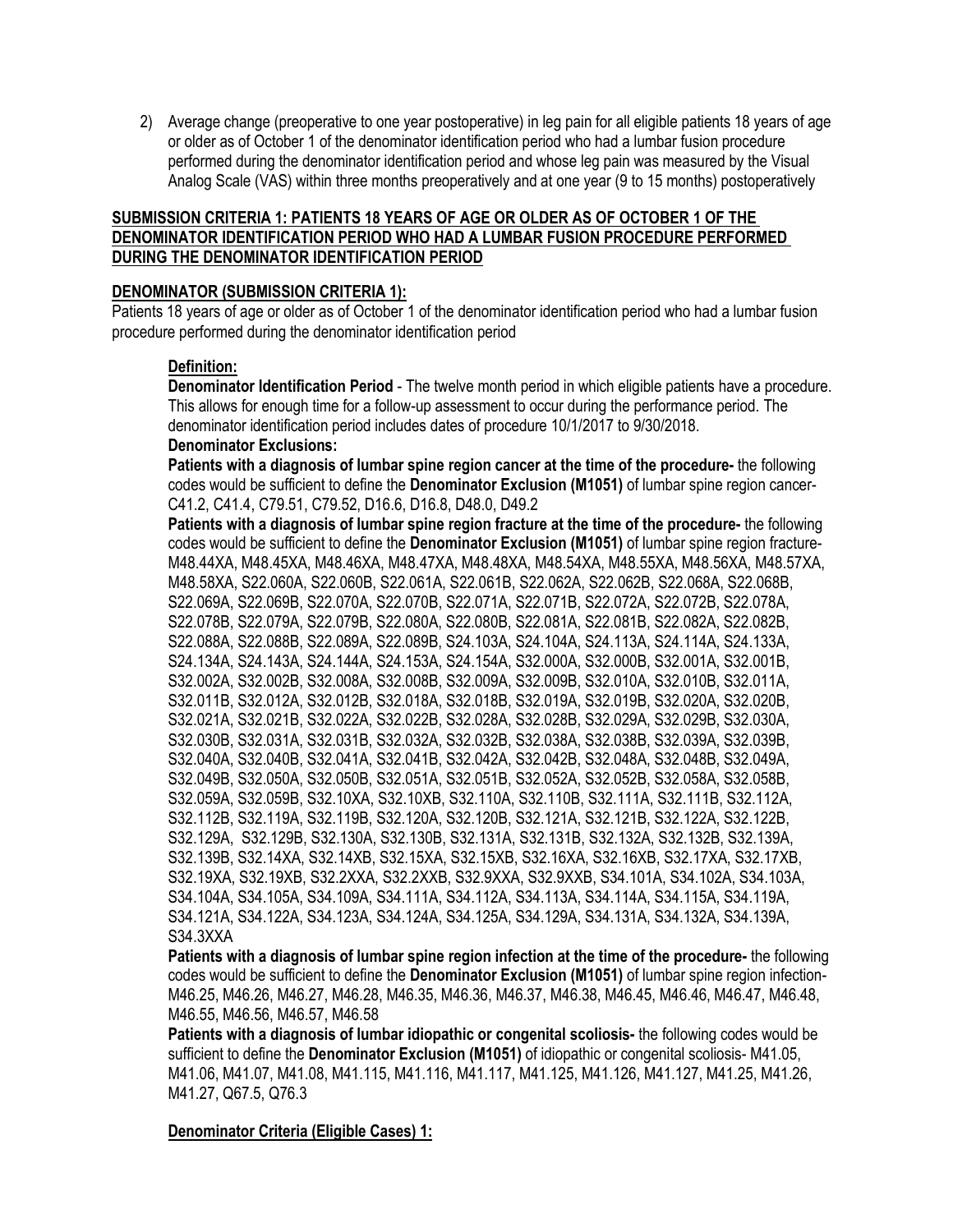Patients aged ≥ 18 years by October 1 of the Denominator Identification Period **AND Patient procedure during performance period (CPT):** 22533, 22534, 22558, 22586, 22612, 22630, 22633 **AND NOT**

## **DENOMINATOR EXCLUSION:**

**Patient had cancer, fracture or infection related to the lumbar spine OR patient had idiopathic or congenital scoliosis:** M1051

#### **NUMERATOR (SUBMISSION CRITERIA 1):**

All eligible patients whose leg pain was measured by the Visual Analog Scale (VAS) within three months preoperatively AND at one year (9 to 15 months) postoperatively

#### **Definition:**

**OR**

**Denominator Identification Period** - The twelve month period in which eligible patients have a procedure. This allows for enough time for a follow-up assessment to occur during the performance period. The denominator identification period includes dates of procedure (10/1/2017 to 9/30/2018).

**Measure Assessment Period (Performance Period)** - The period of time following the procedure date that is in which a postoperative VAS pain scale score is obtained.

**Preoperative Assessment VAS Pain** - A preoperative VAS pain scale score can be obtained from the patient any time up to three months preoperatively, inclusive of the date of the procedure. Assessment scores obtained via a telephone screening or more than three months before the procedure will not be used for measure calculation.

**Postoperative Assessment VAS Pain** - A postoperative VAS pain scale score can be obtained from the patient one year (9 to 15 months) after the date of procedure. Assessment scores obtained via a telephone screening or prior to 9 months and after 15 months postoperatively will not be used for measure calculation. **Visual Analog Scale (VAS)** - A visual analog scale is a continuous line indicating the continuum between two states of being. A copy of the tool can be obtained below and at the following lin[k Visual Analog Scale](http://mncm.org/submitting-data/training-and-guidance/cycle-b-dds-guides/)  [Tool](http://mncm.org/submitting-data/training-and-guidance/cycle-b-dds-guides/)

*NUMERATOR NOTE: In the event that a patient's pain is measured by the Visual Analog Scale (VAS) within three months preoperatively OR at one year (9 to 15 months) postoperatively, but not for both the preoperative and postoperative pain measurements, then submit Performance Not Met M1052. In the event that a patient's pain measurement status is unknown OR was obtained* via a telephone screening OR *was measured by the Visual Analog Scale (VAS) greater than three months preoperatively OR more than one year (9 to 15 months) postoperatively OR was measured using a different patient reported pain assessment tool for either the preoperative or postoperative pain measurement, then submit Performance Not Met M1052.*

# **Numerator Options: Performance Met: Leg pain was measured by the Visual Analog Scale** (VAS) within three months preoperatively AND at one year (9 to 15 months) postoperatively **(M1053) Performance Not Met:** Network Channel Leg pain was not measured by the Visual Analog Scale (VAS) within three months preoperatively AND at one year (9 to 15 months) postoperatively **(M1052)**

**SUBMISSION CRITERIA 2: AVERAGE CHANGE (PREOPERATIVE TO ONE YEAR POSTOPERATIVE) IN LEG PAIN FOR ALL ELIGIBLE PATIENTS 18 YEARS OF AGE OR OLDER AS OF OCTOBER 1 OF THE DENOMINATOR IDENTIFICATION PERIOD WHO HAD A LUMBAR FUSION PROCEDURE PERFORMED DURING THE DENOMINATOR IDENTIFICATION PERIOD AND WHOSE LEG PAIN WAS MEASURED BY THE**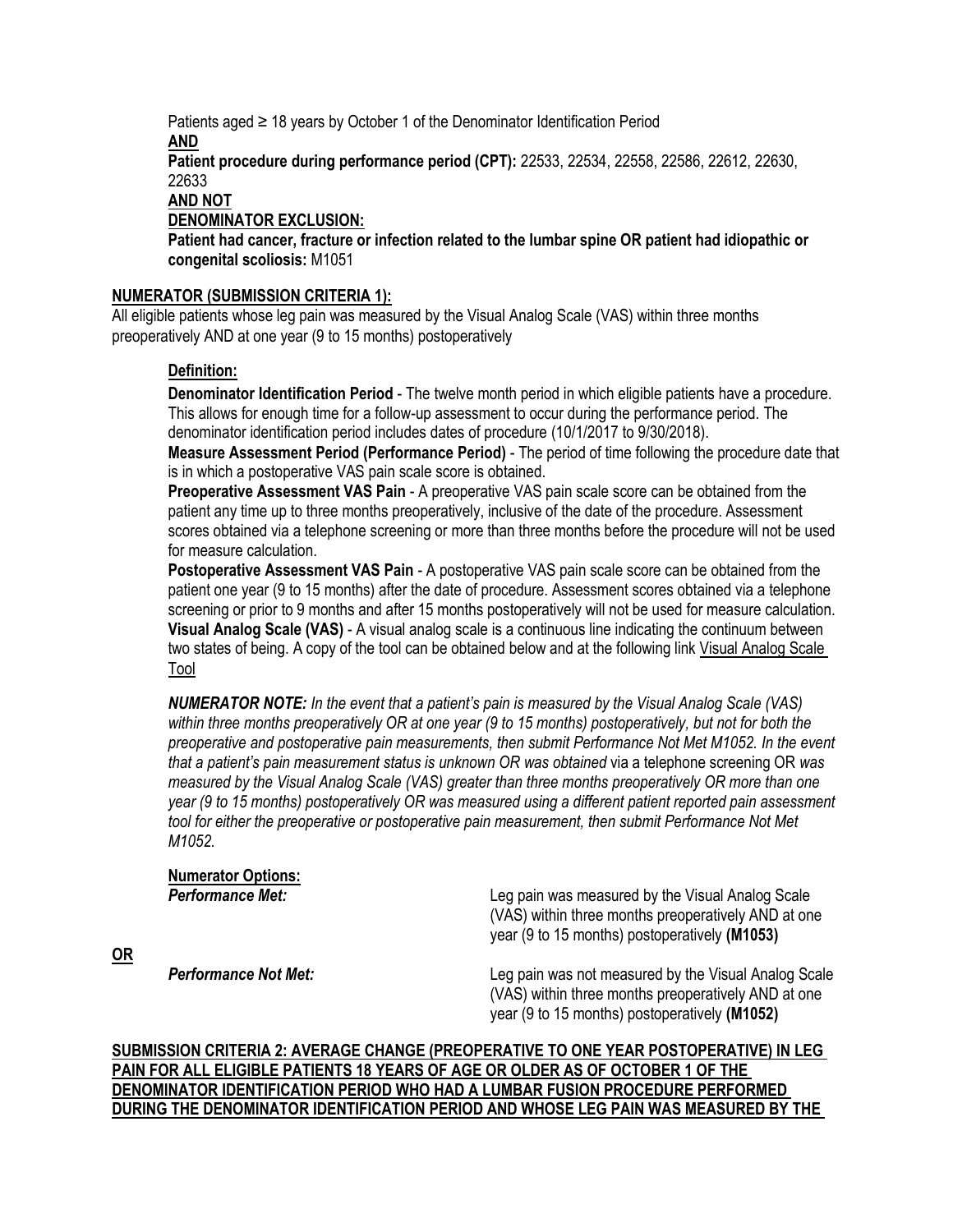# **VISUAL ANALOG SCALE (VAS) WITHIN THREE MONTHS PREOPERATIVELY AND AT ONE YEAR (9 TO 15 MONTHS) POSTOPERATIVELY**

# **DENOMINATOR (SUBMISSION CRITERIA 2):**

Patients 18 years of age or older as of October 1 of the denominator identification period who had a lumbar fusion procedure performed during the denominator identification period and whose leg pain was measured by the Visual Analog Scale (VAS) within three months preoperatively AND at one year (9 to 15 months) postoperatively

# **Definition:**

**Denominator Identification Period** - The twelve month period in which eligible patients have a procedure. This allows for enough time for a follow-up assessment to occur during the performance period. The denominator identification period includes dates of procedure (10/1/2017 to 9/30/2018).

**Measure Assessment Period (Performance Period)** - The period of time following the procedure date that is in which a postoperative VAS pain scale score is obtained.

**Minimum Process of Care Threshold Requirement** – MIPS eligible clinician must have at least 50% of all eligible patients receiving lumbar fusion procedure that have leg pain measured with the Visual Analog Scale (VAS) within three months preoperatively AND at one year (9 to 15 months) postoperatively. A MIPS eligible clinician must submit 100% of the population identified within the Performance Met Criteria for Submission Criteria One of this measure in order to calculate the average rate of change for Submission Criteria Two of this measure.

**Preoperative Assessment VAS Pain** - A preoperative VAS pain scale score can be obtained from the patient any time up to three months preoperatively, inclusive of the date of the procedure. Assessment scores obtained via a telephone screening or more than three months before the procedure will not be used for measure calculation.

**Postoperative Assessment VAS Pain** - A postoperative VAS pain scale score can be obtained from the patient one year (9 to 15 months) after the date of procedure. Assessment scores obtained via a telephone screening or prior to 9 months and after 15 months postoperatively will not be used for measure calculation. **Visual Analog Scale (VAS)** - A visual analog scale is a continuous line indicating the continuum between two states of being. A copy of the tool can be obtained below or at the following link [Visual Analog Scale](http://mncm.org/submitting-data/training-and-guidance/cycle-b-dds-guides/)  [Tool](http://mncm.org/submitting-data/training-and-guidance/cycle-b-dds-guides/)

## **Denominator Criteria (Eligible Cases) 2:**

**Minimum Process of Care Threshold Requirement**: MIPS eligible clinician has at least 50% of all eligible patients receiving lumbar fusion procedure that have leg pain measured with the Visual Analog Scale (VAS) within three months preoperatively AND at one year (9 to 15 months) postoperatively **AND**

**Leg pain was measured by the Visual Analog Scale (VAS) within three months preoperatively AND at one year (9 to 15 months) postoperatively:** M1053

# **NUMERATOR (SUBMISSION CRITERIA 2):**

The average change (preoperative to one year postoperative) in leg pain for all eligible patients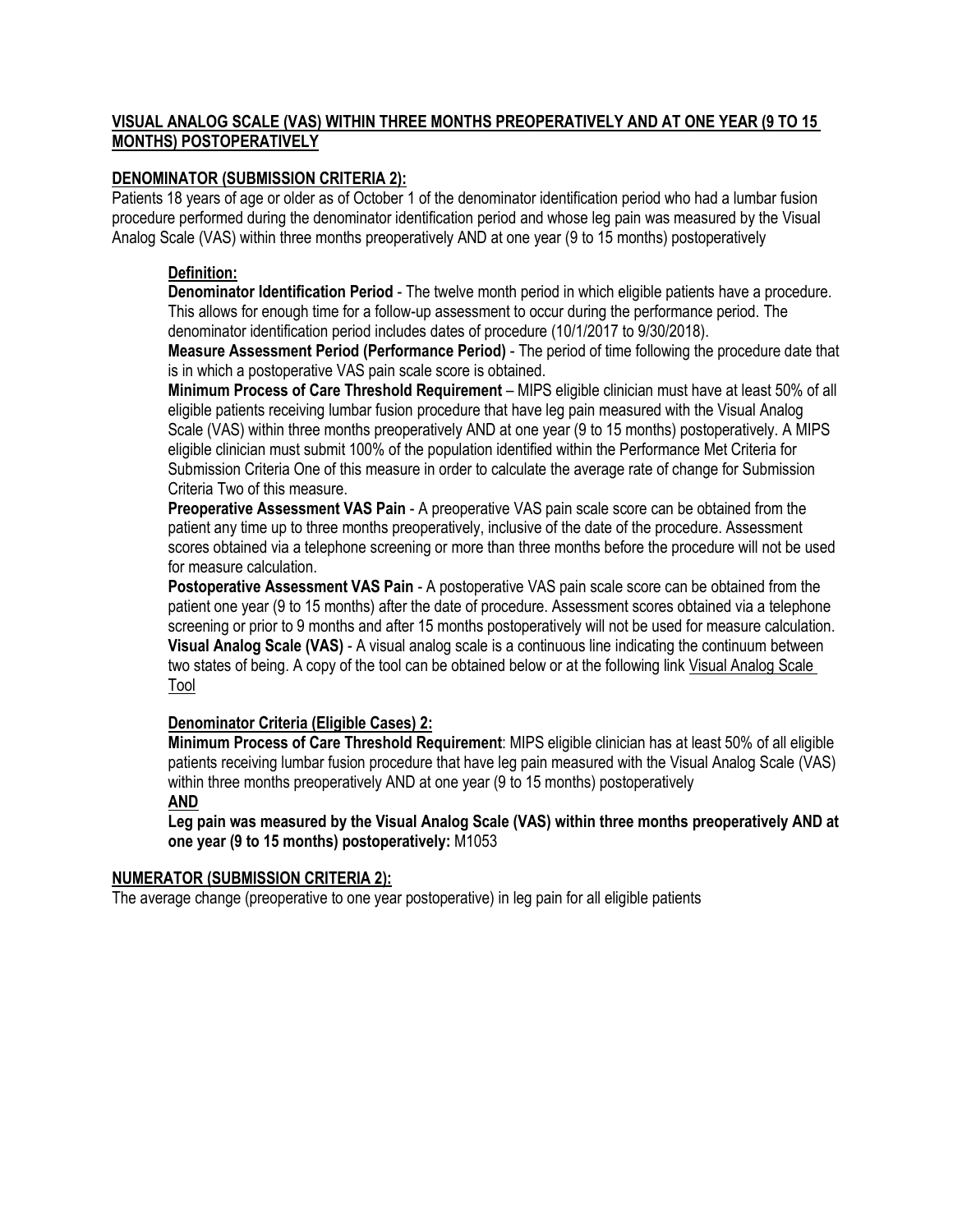# **RATIONALE:**

Mechanical low back functional status (LBP) remains the second most common symptom-related reason for seeing a physician in the United States. Of the US population, 85% will experience an episode of mechanical LBP at some point in their lifetime. For individuals younger than 45 years, LBP represents the most common cause of disability and is generally associated with a work-related injury. It is the third most common reason for disability for individuals older than 45 years. The prevalence of serious mechanical LBP (persisting > 2 wk) is 14%, while the prevalence of true sciatica is approximately 2%.

Acute low back functional status with or without sciatica usually is self-limited and has no serious underlying pathology. For most patients, reassurance, functional status medications, and advice to stay active are sufficient. A more thorough evaluation is required in selected patients with "red flag" findings associated with an increased risk of cauda equina syndrome, cancer, infection, or fracture (Kinkaid, S 2007 and ICSI Adult Low Back Pain Guidelines 13th revision). It is estimated that 30 to 60% of patients recover in one week, 60 to 90% recover in six weeks and 95% recover in 12 weeks (Deyo, R. NEJM 2001).

Overall, spine surgery rates have declined slightly from 2002-2007, but the rate of complex fusion procedures increased 15-fold, from 1.3 to 19.9 per 100,000 Medicare beneficiaries. Complications increased with increasing surgical invasiveness, from 2.3% among patients having decompression alone to 5.6% among those having complex fusions. After adjustment for age, comorbidity, previous spine surgery, and other features, the odds ratio (OR) of lifethreatening complications for complex fusion compared with decompression alone was 2.95 (95% confidence interval [CI], 2.50-3.49). A similar pattern was observed for rehospitalization within 30 days, which occurred for 7.8% of patients undergoing decompression and 13.0% having a complex fusion (adjusted OR, 1.94; 95% CI, 1.74-2.17). Adjusted mean hospital charges for complex fusion procedures were US \$80,888 compared with US \$23,724 for decompression alone (Deyo, R. JAMA 2010). The MNCM Spine Surgery Measure development workgroup developed patient reported outcome measures for two populations of patients undergoing different lumbar spine procedures, a more complex procedure (lumbar fusion) and a second procedure that represented the most common procedure CPT code 63030 [i] for the most common diagnosis of disc herniation.

Lumbar spine surgery, an effective procedure for many spine conditions, may be controversial and less successful for some patients, particularly those with degenerative disc disease. Utilization data indicate up to a fifteen fold increase in the number of complex fusion procedures performed for Medicare beneficiaries (Trends, major medical complications and charges associated with surgery for lumbar spinal stenosis in adults Deyo, RA JAMA April 2010). News articles convey the experiences of some patients who have an increase in intensity of pain and loss of function after surgery. (Back surgery may backfire on patients in pain- NBC News Oct 2010, Doctors getting rich with fusion surgery debunked by studies- BusinessWeek Jan 2011, Pushing back on back surgery- StarTribune Aug 2009)

This PRO measure was developed with a focus on functional status from a patient's perspective to address and understand current gaps in care for patients undergoing lumbar fusion surgery. Other new measures currently included in federal programs assess the ability to administer PRO tools pre and post-operatively, but no measures exist for this population or attempt to reflect the change in score demonstrating the functional status outcome that could be expected for patients undergoing this procedure.

## **CLINICAL RECOMMENDATION STATEMENTS:**

North American Spine Surgery guidelines for Lumbar Disc Herniation with Radiculopathy indicate a recommendation for future directions for research in its surgical treatment section:

Recommendation #2: Collecting data regarding the preoperative characteristics and postoperative outcomes of patients undergoing surgical intervention for lumbar disc herniation using validated outcomes measures would potentially provide Level I. This information could be collected using a prospective national registry. <https://www.spine.org/Portals/0/Documents/ResearchClinicalCare/Guidelines/LumbarDiscHerniation.pdf> (page 59)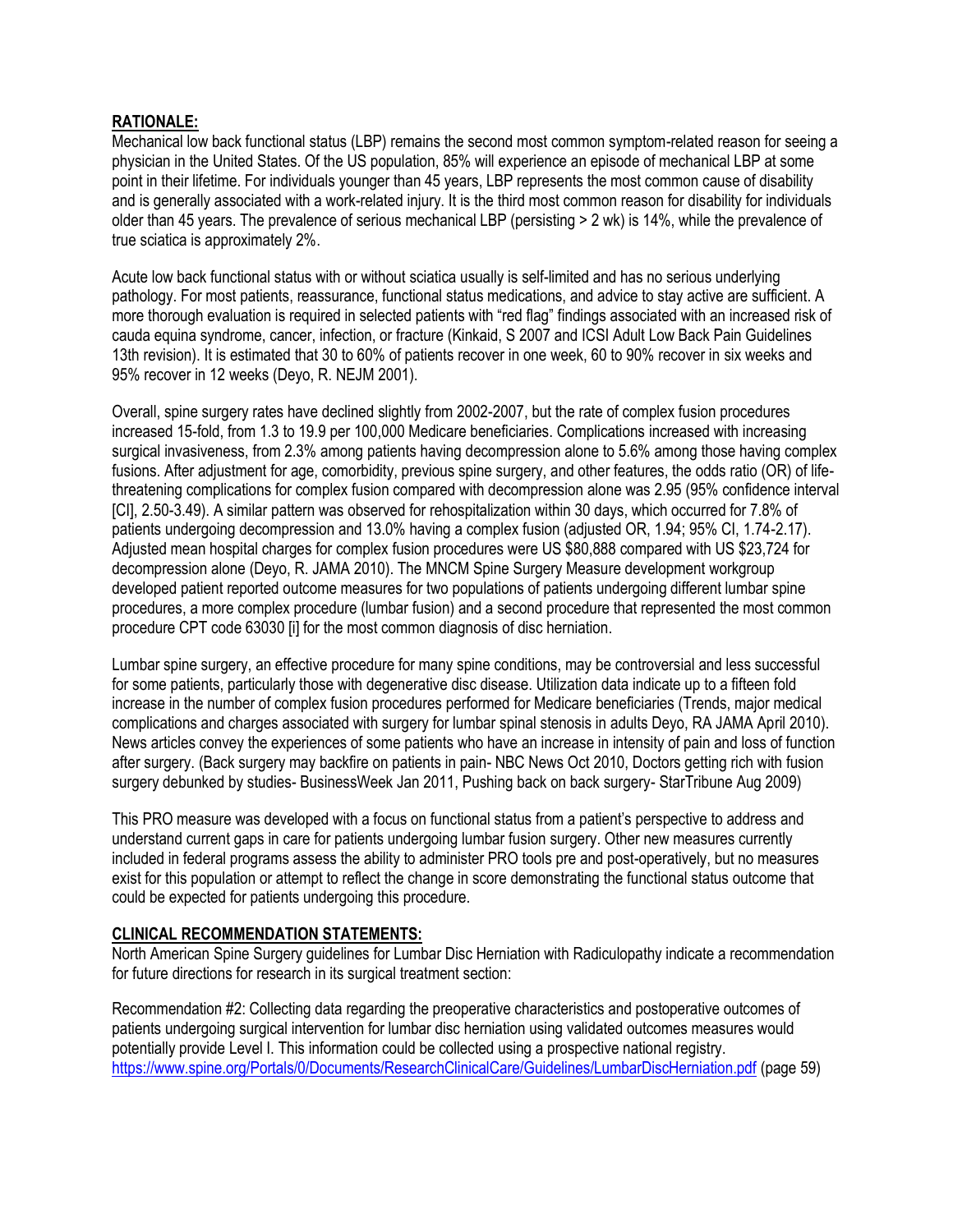# **MEASURE CALCULATION EXAMPLE:**

| <b>Patient</b>   | Pre-op VAS                           | Post-op VAS | (Pre-op minus Post-op) |
|------------------|--------------------------------------|-------------|------------------------|
| Patient A        | 8.5                                  | 3.5         | 5.0                    |
| <b>Patient B</b> | 9.0                                  | 2.5         | 6.5                    |
| Patient C        | 7.0                                  | 0.5         | 6.5                    |
| Patient D        | 6.5                                  | 8.0         | $-1.5$                 |
| <b>Patient E</b> | 8.5                                  | 2.0         | 6.5                    |
| <b>Patient F</b> | 7.5                                  | 1.5         | 6.0                    |
| Patient G        | 9.0                                  | 4.5         | 4.5                    |
| Patient H        | 5.5                                  | 7.5         | $-2.0$                 |
| Patient I        | 9.0                                  | 5.0         | 4.0                    |
| Patient J        | 7.0                                  | 2.5         | 4.5                    |
|                  | Average percent change in VAS points |             | 4.0                    |

# **COPYRIGHT:**

1

© MN Community Measurement, 2018. All rights reserved.

## **MEASURE TOOL:**

**Visual Analog Scale (VAS)** - A visual analog scale is a continuous line indicating the continuum between two states of being.

Leg Pain:

How severe is your **leg pain** today?

Please place an "X" in a box below the line to indicate how bad you feel your leg pain is today. Please select ("X") only ONE box.

| No Pain | Intolerable |
|---------|-------------|
|         |             |

The tool must contain the end points of "No Pain" and "Intolerable". The tool must not display the actual numbers to the patient. It is not acceptable to substitute a numeric rating scale (e.g.; to ask the patient on a scale of one to 10 what number would you use to rate your pain).

Below is the key for MIPS eligible clinicians to utilize in order to convert patient's "X" to a number for measuring change. Do not use this scale for patient completion. The corresponding numeric value is used for measurement of improvement. The numeric equivalent has 21 possible points from 0 to ten with 0.5 intervals (e.g.; 0, 0.5, 1.0, 1.5, 2.0, 2.5, 3.0).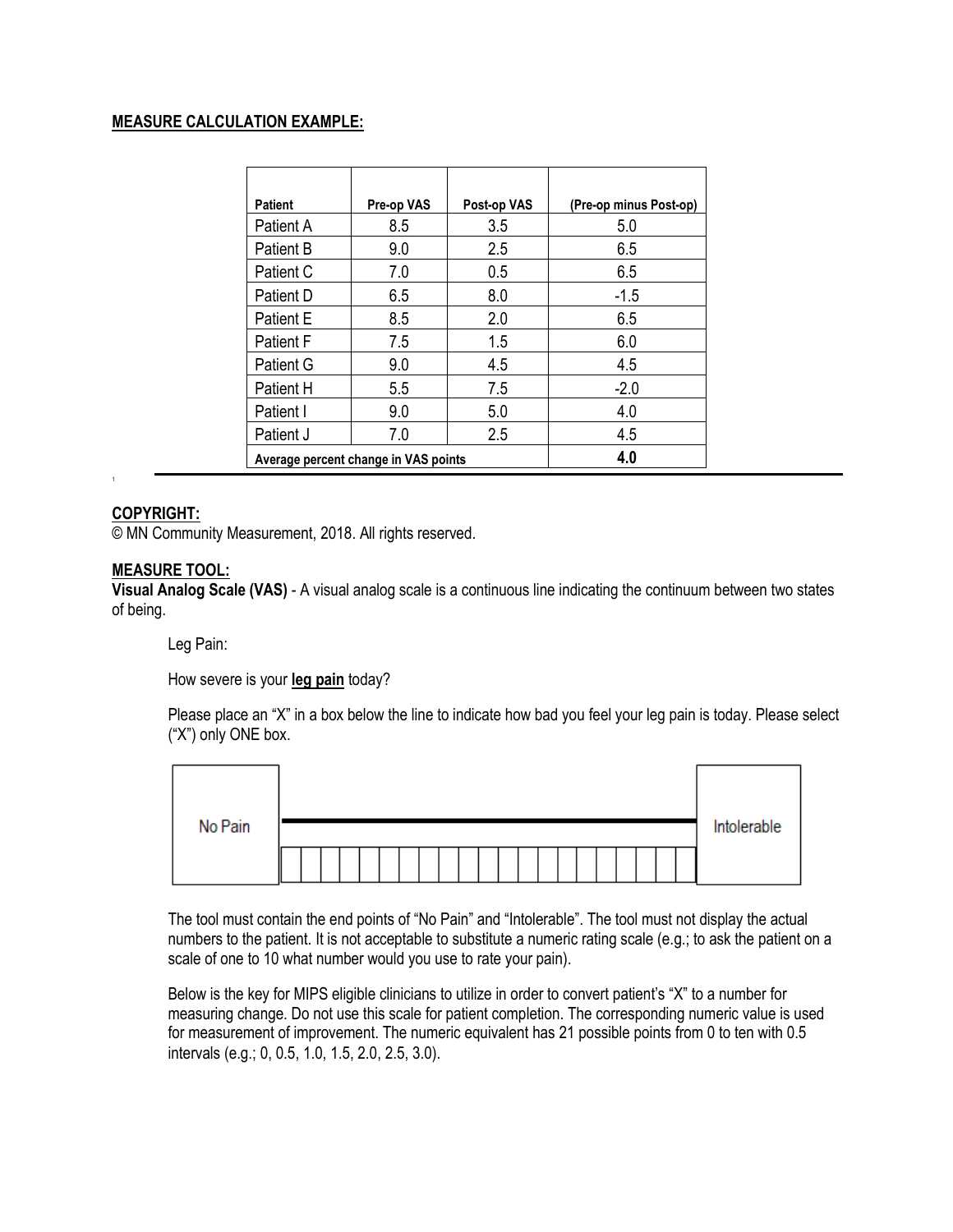| No Pain |             |     |     |     |     |     |     |     |     |  |               |             |     |     |     |     |           |    | Intolerable |
|---------|-------------|-----|-----|-----|-----|-----|-----|-----|-----|--|---------------|-------------|-----|-----|-----|-----|-----------|----|-------------|
|         | $\mathbf 0$ | 0.5 | 1.0 | 1.5 | 2.0 | 2.5 | 3.0 | 3.5 | 4.0 |  | $4.5$ 5.0 5.5 | $6.0$   6.5 | 7.0 | 7.5 | 8.0 | 8.5 | $9.0$ 9.5 | 10 |             |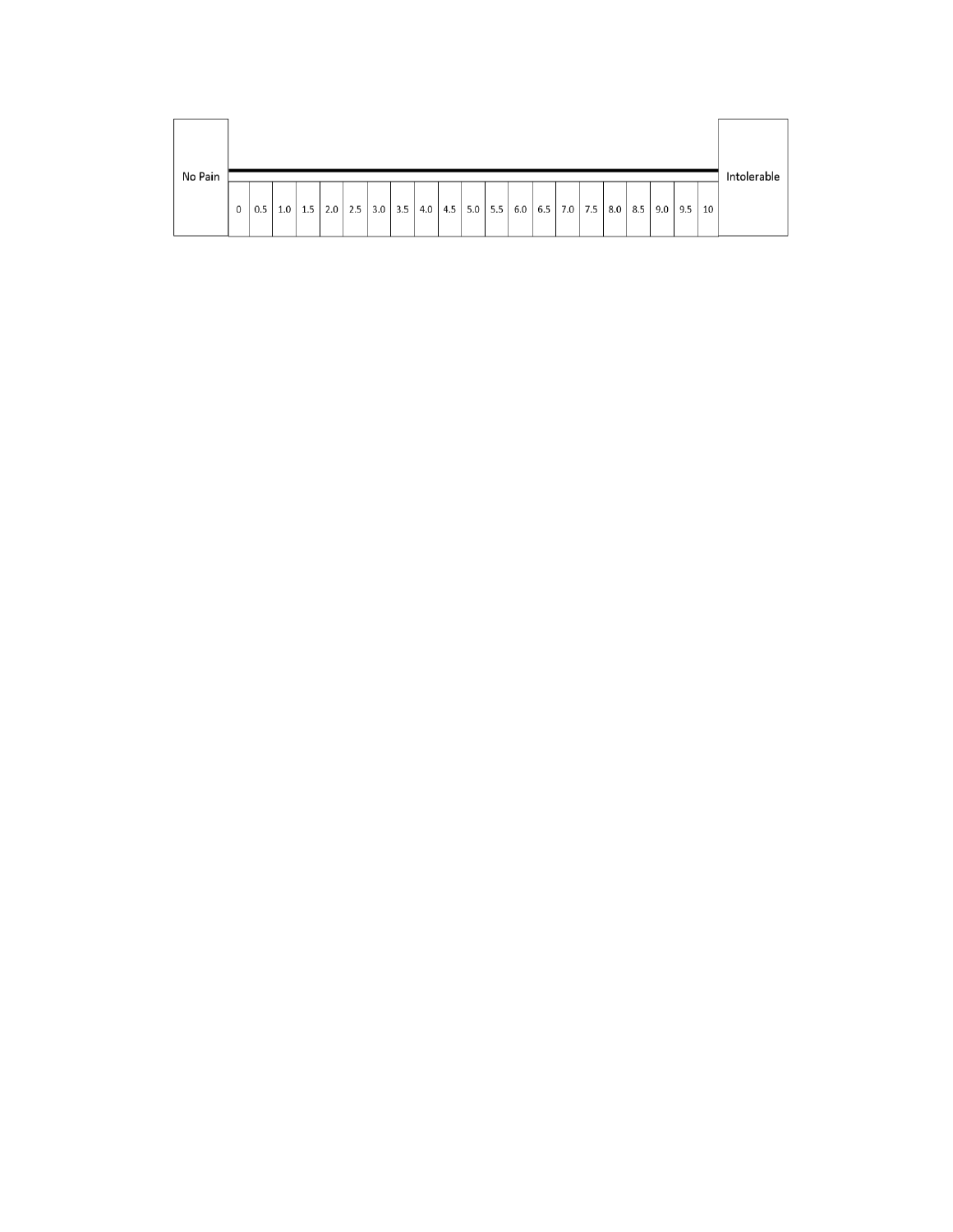

|                                                                                                                                                    | <b>SAMPLE CALCULATIONS:</b>            |                                          |           |
|----------------------------------------------------------------------------------------------------------------------------------------------------|----------------------------------------|------------------------------------------|-----------|
| Data Completeness=<br>Performance Met (a =8 patients) + Performance Not Met ( $c=1$ patients)<br>Eligible Population / Denominator (d=10 patients) |                                        | $= 9$ patients<br>$=$<br>$= 10$ patients | $90.00\%$ |
| Performance Rate=<br>Performance Met (a = 8 patients)<br>Data Completeness Numerator (9 patients)                                                  | 8 patients<br>$=$<br>9 patients<br>$=$ | $= 88.89%$                               |           |

\*See the posted Measure Specification for specific coding and instructions to submit this measure.

NOTE: Submission Frequency: Outcome

CPT only copyright 2018 American Medical Association. All rights reserved.<br>The measure diagrams were developed by CMS as a supplemental resource to<br>be used in conjunction with the measure specifications. They should not be

 $\vee$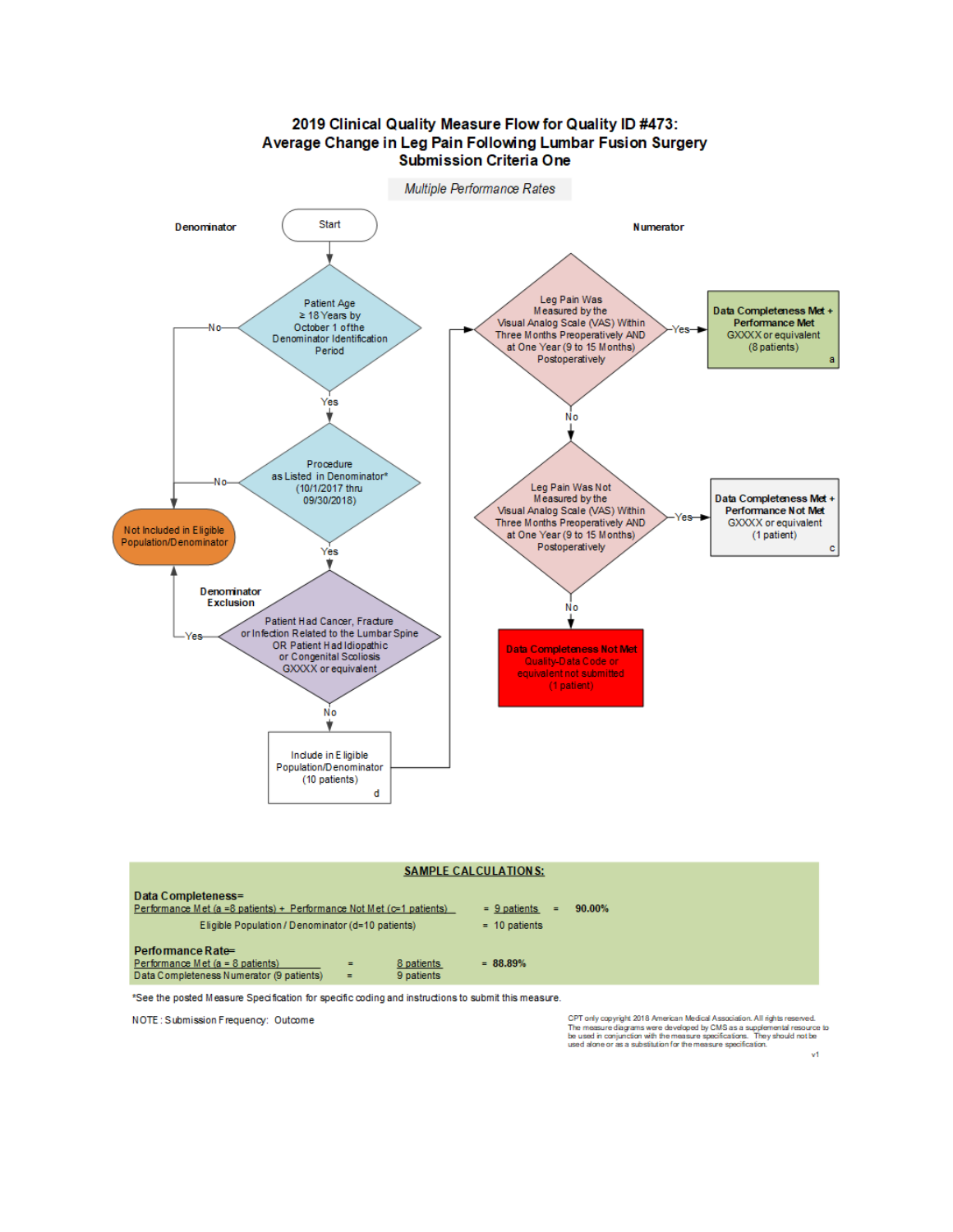

# 2019 Clinical Quality Measure Flow for Quality ID #473: Average Change in Leg Pain Following Lumbar Fusion Surgery

| Average Change of Visual Analog Scales= |  |  |  |
|-----------------------------------------|--|--|--|
|                                         |  |  |  |

Total Sum of Scores from Patient Sample  $26 = 3.25$  points Total Number of Scores from Patient Sample 8  $\equiv$ 

\*See the posted Measure Specification for specific coding and instructions to submit this measure.

\*\*\*The denominator for submission criteria two is the performance met population calculated for submission criteria one. A preoperative and postoperative pain assessment using the Visual Analog Scale (VAS) within three months preoperatively AND at one year (9 to 15 months) postoperatively for at least 50% of an eligible clinicians patients receiving a lumbar fusion is a denominator inclusion criterion for submission criteria two of this measure.

**SAMPLE CALCULATIONS:** 

NOTE: Submission Frequency: Outcome

CPT only copyright 2018 American Medical Association. All rights reserved.<br>The measure diagrams were developed by CMS as a supplemental resource to be used in conjunction with the measure specifications.

They should not be used alone or as a substitution for the measure specification.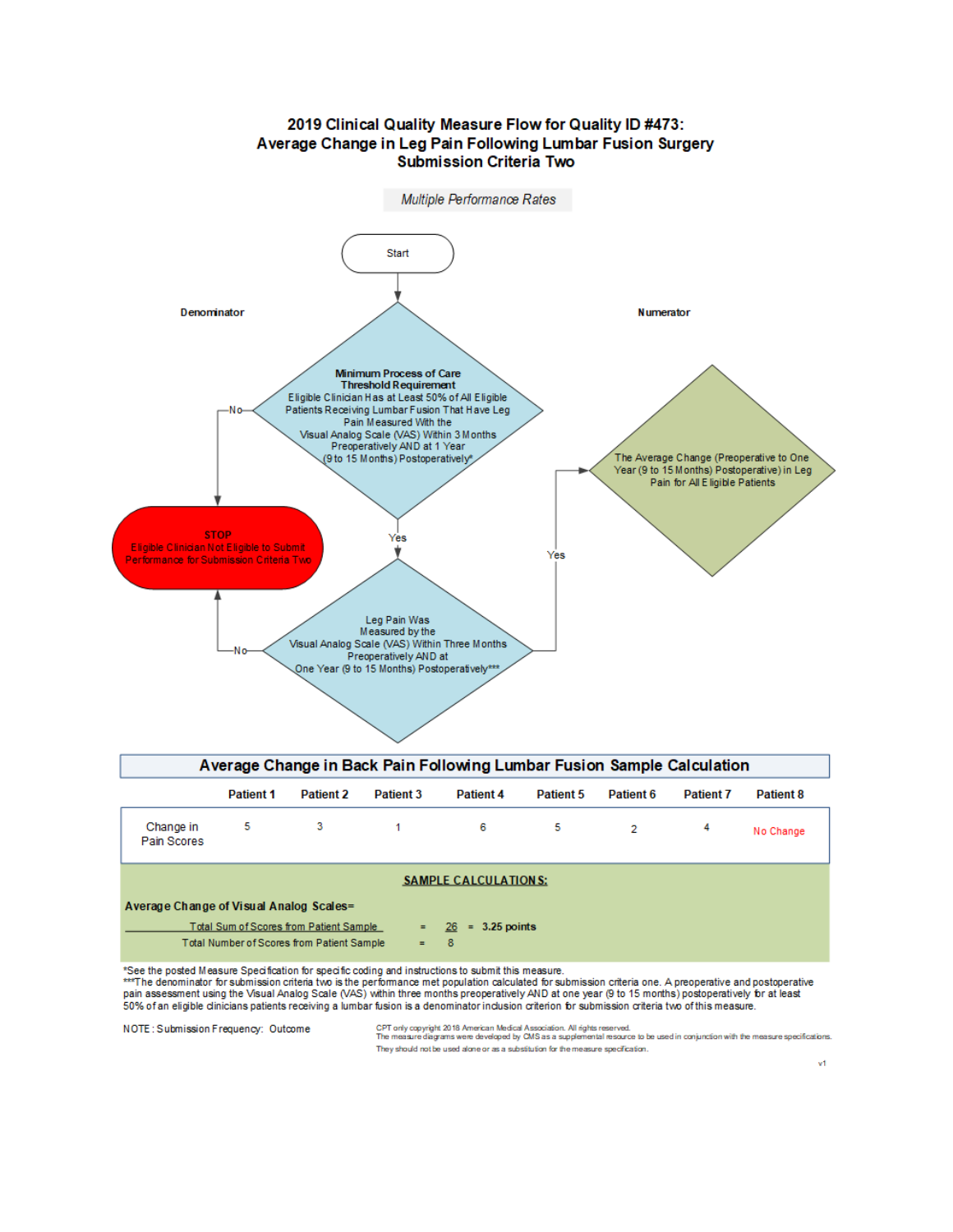# **2019 Clinical Quality Measure Flow Narrative for Quality ID #473: Average Change in Leg Pain Following Lumbar Fusion Surgery**

Please refer to the specific section of the specification to identify the denominator and numerator information for use in submitting this Individual Specification.

# **Submission Criteria One**

- 1. Start with Denominator
- 2. Check Patient Age:
	- If Patient Age is greater than or equal to 18 Years by October 1 of the Denominator Identification Period equals No, do not include in Eligible Population. Stop Processing.
	- b. If Patient Age is greater than or equal to 18 Years of age by October 1 of the Denominator Identification Period equals Yes during the Measurement Period, proceed to check Procedure Performed.
- Check Procedure Performed:
	- a. If Procedure as Listed in the Denominator equals No, do not include in Eligible Population. Stop Processing.
	- If Procedure as Listed in the Denominator equals Yes, proceed to check Patient Had Cancer, Fracture or Infection Related to the Lumbar Spine OR Patient Had Idiopathic or Congenital Scoliosis.
- Check Patient Had Cancer, Fracture or Infection Related to the Lumbar Spine OR Patient Had Idiopathic or Congenital Scoliosis:
	- a. If Patient Had Cancer, Fracture or Infection Related to the Lumbar Spine OR Patient Had Idiopathic or Congenital Scoliosis equals Yes, do not include in Eligible Population. Stop Processing.
	- If Patient Had Cancer, Fracture or Infection Related to the Lumbar Spine OR Patient Had Idiopathic or Congenital Scoliosis equals No, include in Eligible Population.
- 5. Denominator Population:
	- Denominator Population is all Eligible Patients in the Denominator. Denominator is represented as Denominator in the Sample Calculation listed at the end of this document. Letter d equals 10 patients in the Sample Calculation.
- 6. Start Numerator
- Check Leg Pain Was Measured by the Visual Analog Scale (VAS) Within Three Months Preoperatively AND at One Year (9 to 15 Months) Postoperatively:
	- a. If Leg Pain Was Measured by the Visual Analog Scale (VAS) Within Three Months Preoperatively AND at One Year (9 to 15 Months) Postoperatively equals Yes, include in Data Completeness Met and Performance Met.
	- Data Completeness Met and Performance Met letter is represented in the Data Completeness and Performance Rate in the Sample Calculation listed at the end of this document. Letter a equals 8 patients in the Sample Calculation.
	- If Leg Pain Was Measured by the Visual Analog Scale (VAS) Within Three Months Preoperatively AND at One Year (9 to 15 Months) Postoperatively equals No, proceed to check Leg Pain Was Not Measured by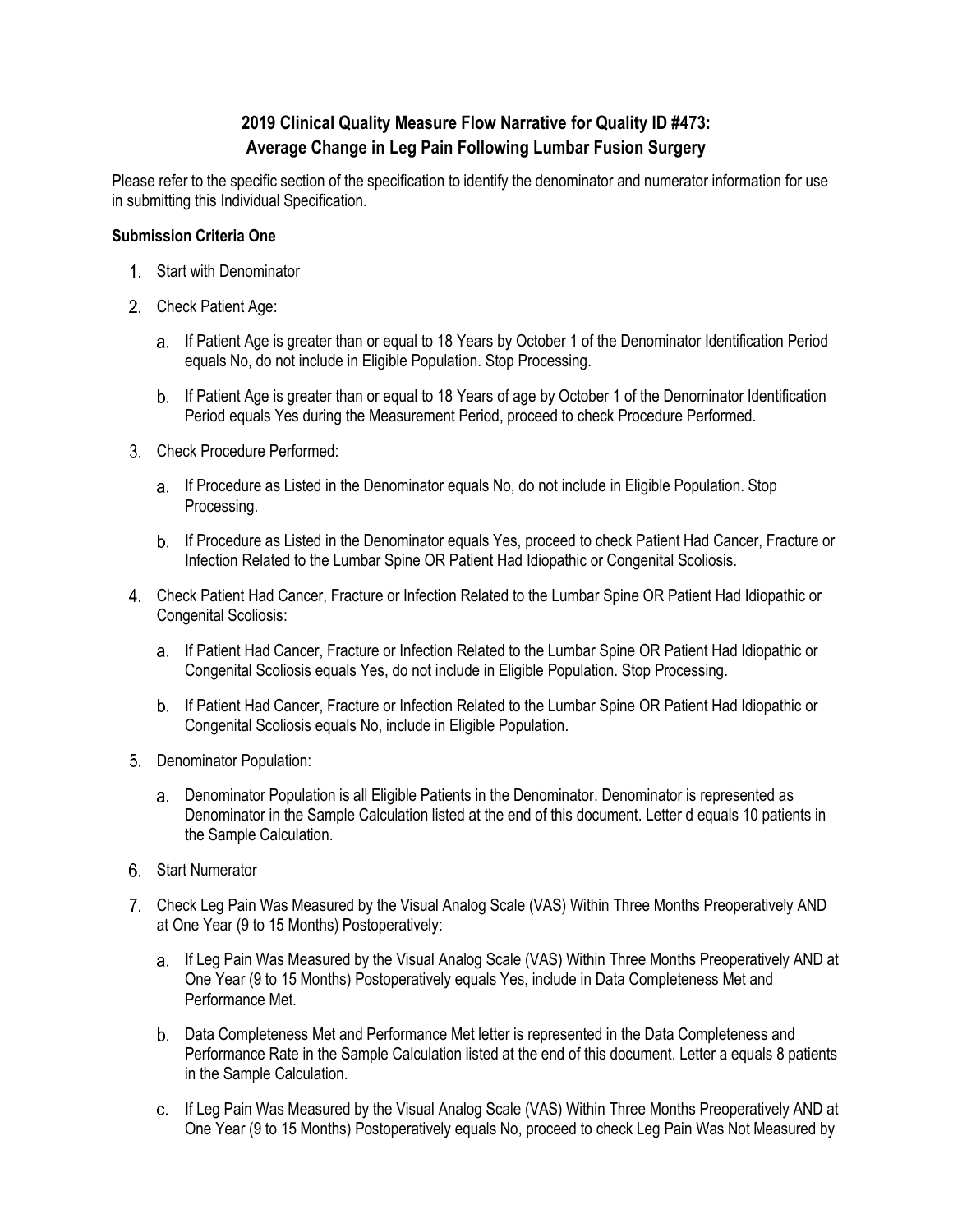the Visual Analog Scale (VAS) Within Three Months Preoperatively AND at One Year (9 to 15 Months) Postoperatively.

- Check Leg Pain Was Not Measured by the Visual Analog Scale (VAS) Within Three Months Preoperatively AND at One Year (9 to 15 Months) Postoperatively:
	- a. If Leg Pain Was Not Measured by the Visual Analog Scale (VAS) Within Three Months Preoperatively AND at One Year (9 to 15 Months) Postoperatively equals Yes, include in Data Completeness Met and Performance Not Met.
	- Data Completeness Met and Performance Not Met letter is represented in the Data Completeness in the Sample Calculation listed at the end of the document. Letter c equals 1 patient in the Sample Calculation.
	- If Leg Pain Was Not Measured by the Visual Analog Scale (VAS) Within Three Months Preoperatively AND at One Year (9 to 15 Months) Postoperatively equals No, proceed to check Data Completeness Not Met.
- 9. Check Data Completeness Not Met:
	- If Data Completeness Not Met, the Quality Data Code or equivalent was not submitted. 1 patient has been subtracted from the Data Completeness Numerator in the Sample Calculation.

|                                                                                                                                                 |                          | <b>SAMPLE CALCULATIONS:</b>              |        |
|-------------------------------------------------------------------------------------------------------------------------------------------------|--------------------------|------------------------------------------|--------|
| Data Completeness=<br>Performance Met (a =8 patients) + Performance Not Met (c=1 patients)<br>Eligible Population / Denominator (d=10 patients) |                          | $= 9$ patients<br>$=$<br>$= 10$ patients | 90.00% |
| Performance Rate=<br>Performance Met $(a = 8$ patients)<br>$=$<br>Data Completeness Numerator (9 patients)<br>$=$                               | 8 patients<br>9 patients | $= 88.89%$                               |        |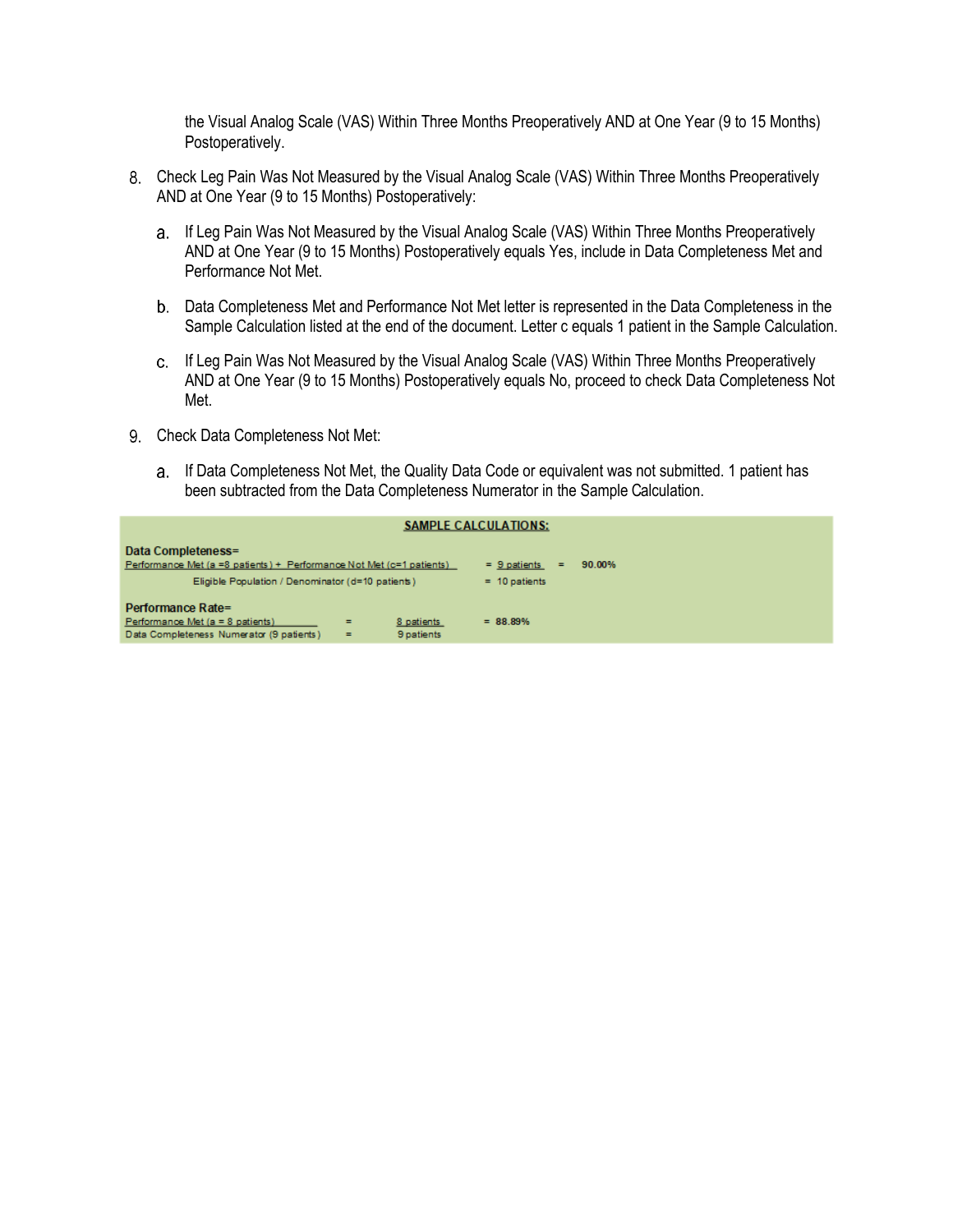# **2019 Clinical Quality Measure Flow Narrative for Quality ID #473: Average Change in Leg Pain Following Lumbar Fusion Surgery**

Please refer to the specific section of the specification to identify the denominator and numerator information for use in submitting this Individual Specification.

# **Submission Criteria Two**

- Check Minimum Process of Care Threshold Requirement:
	- a. If Minimum Process of Care Threshold Requirement: MIPS Eligible Clinician Has at Least 50% of All Eligible Patients Receiving Lumbar Fusion That Have Leg Pain Measured With the Visual Analog Scale (VAS) Within Three Months Preoperatively AND at One Year (9 to 15 Months) Postoperatively equals Yes, proceed to check Leg Pain Was Measured by the Visual Analog Scale (VAS) Within Three Months Preoperatively AND at One Year (9 to 15 Months) Postoperatively.
	- b. If Minimum Process of Care Threshold Requirement: MIPS Eligible Clinician Has at Least 50% of All Eligible Patients Receiving Lumbar Fusion That Have Leg Pain Measured With the Visual Analog Scale (VAS) Within Three Months Preoperatively AND at One Year (9 to 15 Months) Postoperatively equals No, MIPS Eligible Clinician may not submit for Submission Criteria Two. Stop Processing.
- 2. Check Leg Pain Was Measured by the Visual Analog Scale (VAS) Within Three Months Preoperatively AND at One Year (9 to 15 Months) Postoperatively:
	- a. If Leg Pain Was Measured by the Visual Analog Scale (VAS) Within Three Months Preoperatively AND at One Year (9 to 15 Months) Postoperatively equals Yes, proceed to Start Calculating the Average Change.
	- b. If Leg Pain Was Measured by the Visual Analog Scale (VAS) Within Three Months Preoperatively AND at One Year (9 to 15 Months) Postoperatively equals No, MIPS Eligible Clinician may not submit for Submission Criteria Two. Stop Processing.
- 3. Start Calculating the Average Change:
	- a. The Average Change (Preoperative to One Year (9 to 15 Months) Postoperative) in Leg Pain for All Eligible Patients.
	- b. Average all of the change values; overall result represents the average improvement of X points on a Visual Analog Scale (VAS).

| <b>Patient</b>                       | Pre-op VAS | Post-op VAS | (Pre-op minus Post-op) |
|--------------------------------------|------------|-------------|------------------------|
| Patient 1                            | 8.5        | 3.5         | 5.0                    |
| Patient 2                            | 9.0        | 6.0         | 3.0                    |
| Patient 3                            | 7.0        | 6.0         | 1.0                    |
| Patient 4                            | 6.5        | 0.5         | 6.0                    |
| Patient 5                            | 8.5        | 3.5         | 5.0                    |
| Patient 6                            | 7.5        | 5.5         | 2.0                    |
| Patient 7                            | 9.0        | 5.0         | 4.0                    |
| Patient 8                            | 5.5        | 5.5         | 0.0                    |
| Average percent change in VAS points |            |             | 3.25                   |